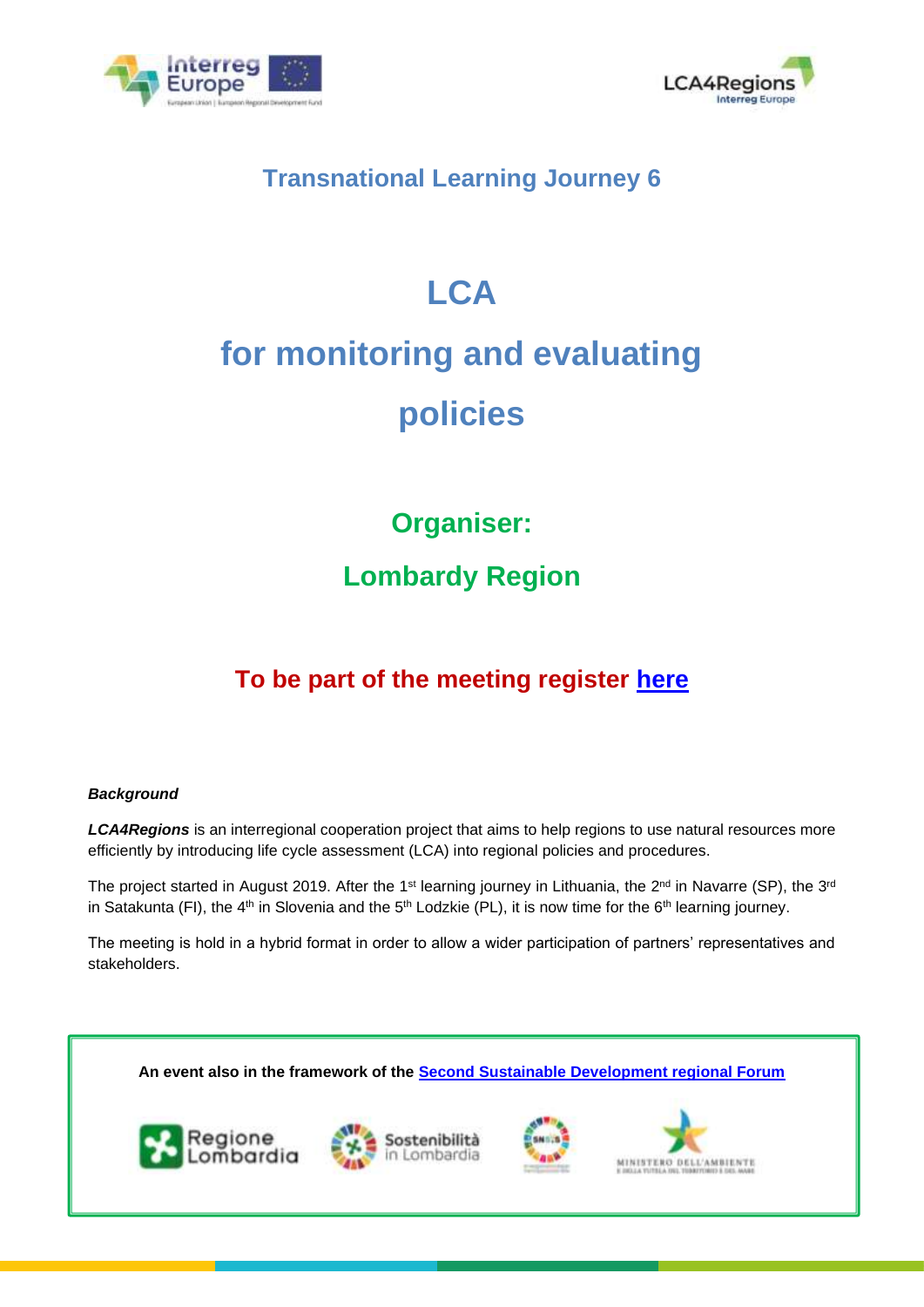



## **DAY ONE Monday, 22th November 2021 Venue: Palazzo Pirelli, room Pirelli**

## *Setting the framework of the use of LCA for monitoring and evaluating policies*

## **15.00 h - 18.00 h (CET)**

DAY ONE meeting is available also via **[Streaming](https://mediaportal.regione.lombardia.it/embed/live/13630)**

**Welcome (15:00-15:10)**

#### **LCA at EU Level (15:10 – 15:45)**

*Life cycle assessment for supporting policies in the UE: an overview and some pilot initiatives for the monitoring and evaluation of policies*

Serenella Sala, Deputy head of Unit, European Commission Joint Research Centre Directorate D – Sustainable Resources Land Resources Unit (D3).

*Monitoring life-cycle performance of European geothermal power plants*

Federica Rosasco, Rina Consulting spa – Lombardy Region's Technical assistance in the LCA4Regions project

Q&A session (15:35-15:45)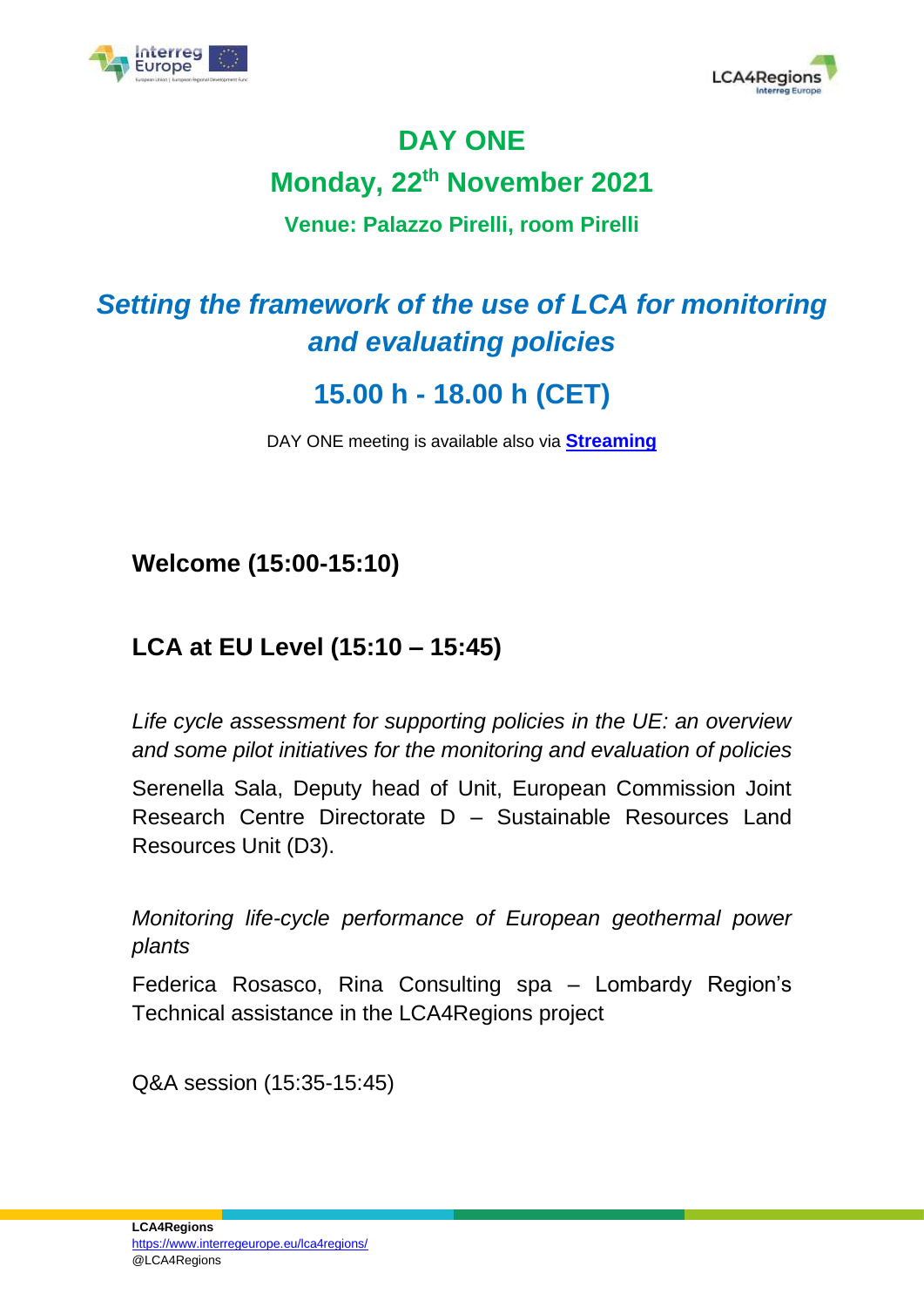



#### **LCA at national level (15:45 – 16:45)**

*The Italian Network for Life cycle assessment*

- "*Mission and activities of the Italian network for LCA" -* Monica Lavagna, ABC Department – Politecnico di Milano
- **"***An ongoing research: LCA in the Waste management Regional Programme of Italian regions*"- Lucia Rigamonti, DICA Department, Politecnico di Milano

"*How PEF methodology can support the green transition? The case of Made Green in Italy policy*"

Francesco Testa, Sant'Anna Scuola Universitaria Superiore Pisa

Q&A session (16:35-16:45)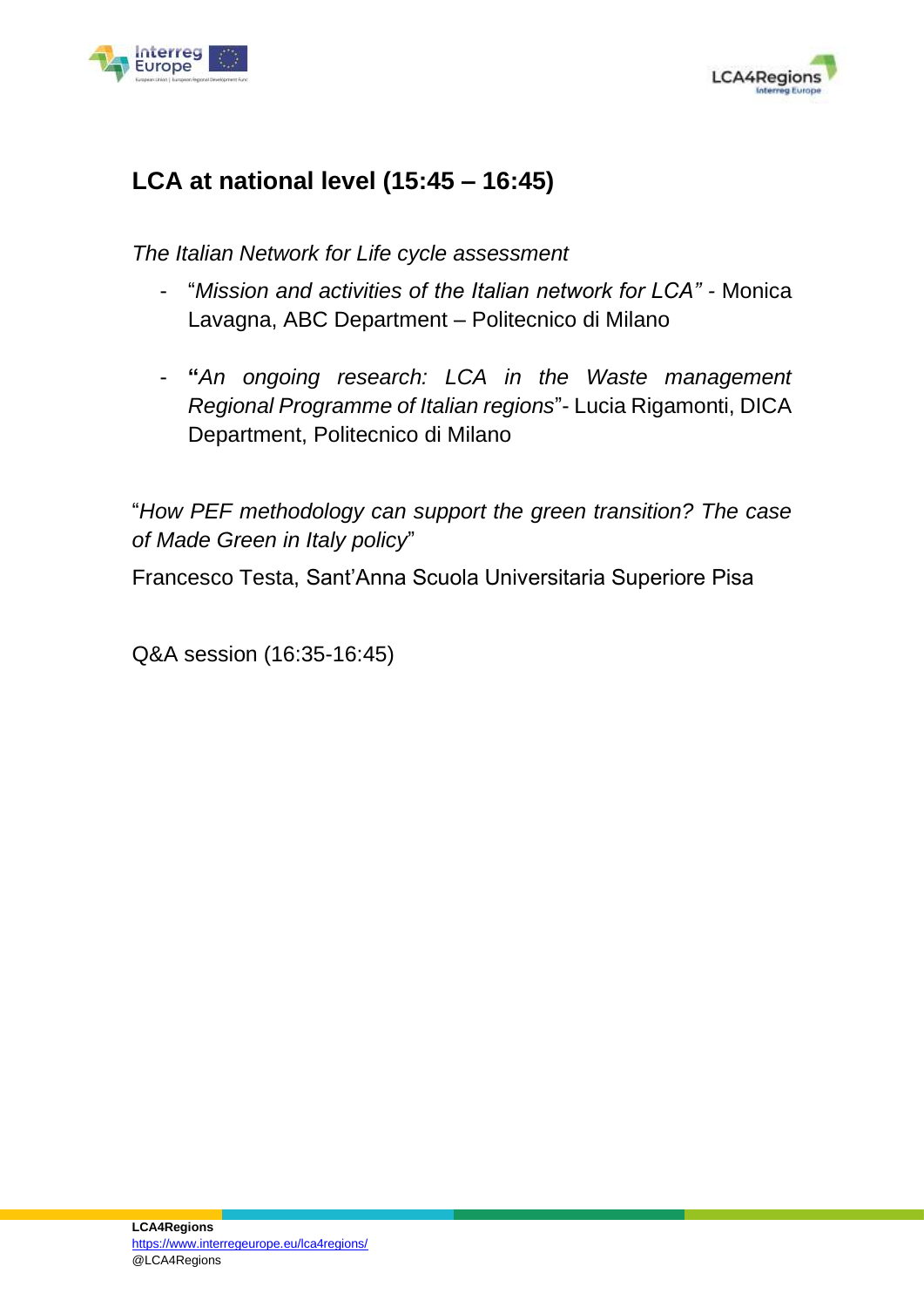



### **Panel discussion - Measuring and evaluating local policies supporting the transition towards a circular economy (16:45 – 18:00)**

Chair: Francesco Lembo (ACR+), Alessandro Dacomo (Lombardy Region)

Panelist: [Genova Municipality,](http://www.genovameravigliosa.com/en/genova-lighthouse-city) [Circular Regions,](https://circularregions.org/) [ENEA](https://www.enea.it/en) (Italian National Agency for New Technologies, Energy and Sustainable Economic Development).

Cities and regions play a fundamental role in the transition from a linear to a circular economy. They are responsible for crucial policies on local public services such as transport, solid waste, water and energy that affect citizens' well-being, economic growth and environmental quality. Although there is a well-established body of literature on measuring the circular economy and its implications, most monitoring frameworks focus on measuring materials and waste production. The multi-dimensional aspect of the circular economy means that we need to identify new targets and indicators. If future circular economy policies were supported only by macro indicators on materials, waste and recycling, the economy might will not be adapted to planetary and social boundaries. The panel discussion will compare actions design, enact and communicate monitoring frameworks to enhance the environmental and social impacts of the circular economy.

Q&A session (17:45-18:00)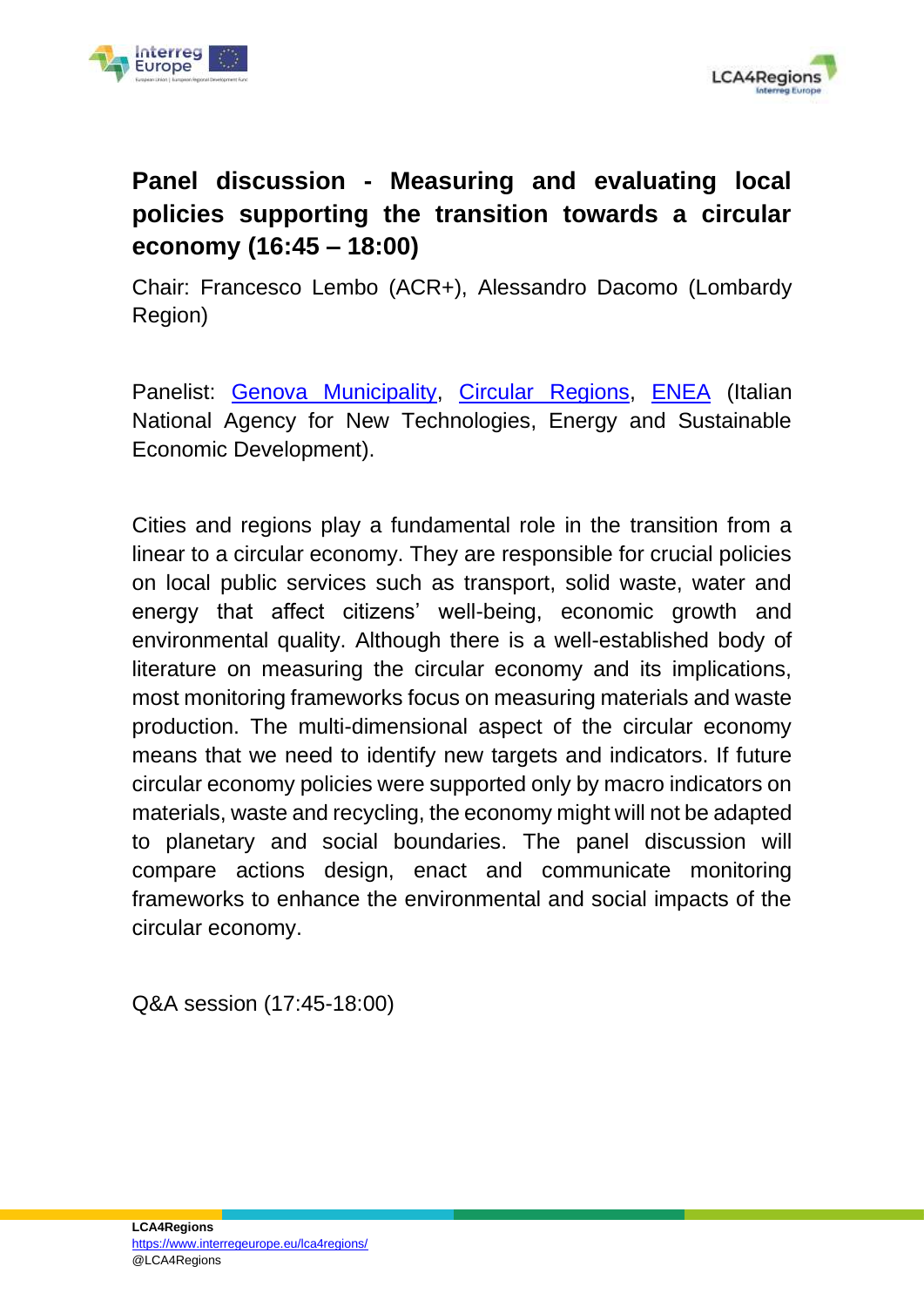



## **DAY TWO Tuesday, 23th November 2021 Venue: Palazzo Pirelli, room Gonfalone**

## *LCA good practices 9.30 h - 10.30 h (CET)*

"*LCA monitoring and evaluation by PC software in carbon footprint calculations"*

Mr Piotr Milczarski, PhD - University of Lodz - Faculty of Physics and Applied Computer Science, Poland (virtual)

"*Doing good: carbon handprints as assessing positive impacts of companies and the public sector*" - Olli Helppi (LUT Lappeenranta University of Technology), Finland (virtual)

"*Trends in the use of LCC in green public procurement in Slovenia*" – Albin Pintar. National Institute of Chemistry, Ljubljana, Slovenia (in person)

#### Q&A

"*National Registry of Carbon Footprint (CF), CO<sup>2</sup> compensation, and CO<sup>2</sup> absorption projects*", Irene Eslava Lucumberri, Asociación de la Industria Navarra, Pamplona, Spain (in person)

"*Alentejo Wines Sustainability programme*" – Sofia Martins, IrRADIARE, Science for evolution® (in person)

"*Lithuanian Building Sustainability Assessment System - Sustainability of Materials*" – Andrius Bagdonas, Director of the Lithuanian Green Building Council.

Q&A.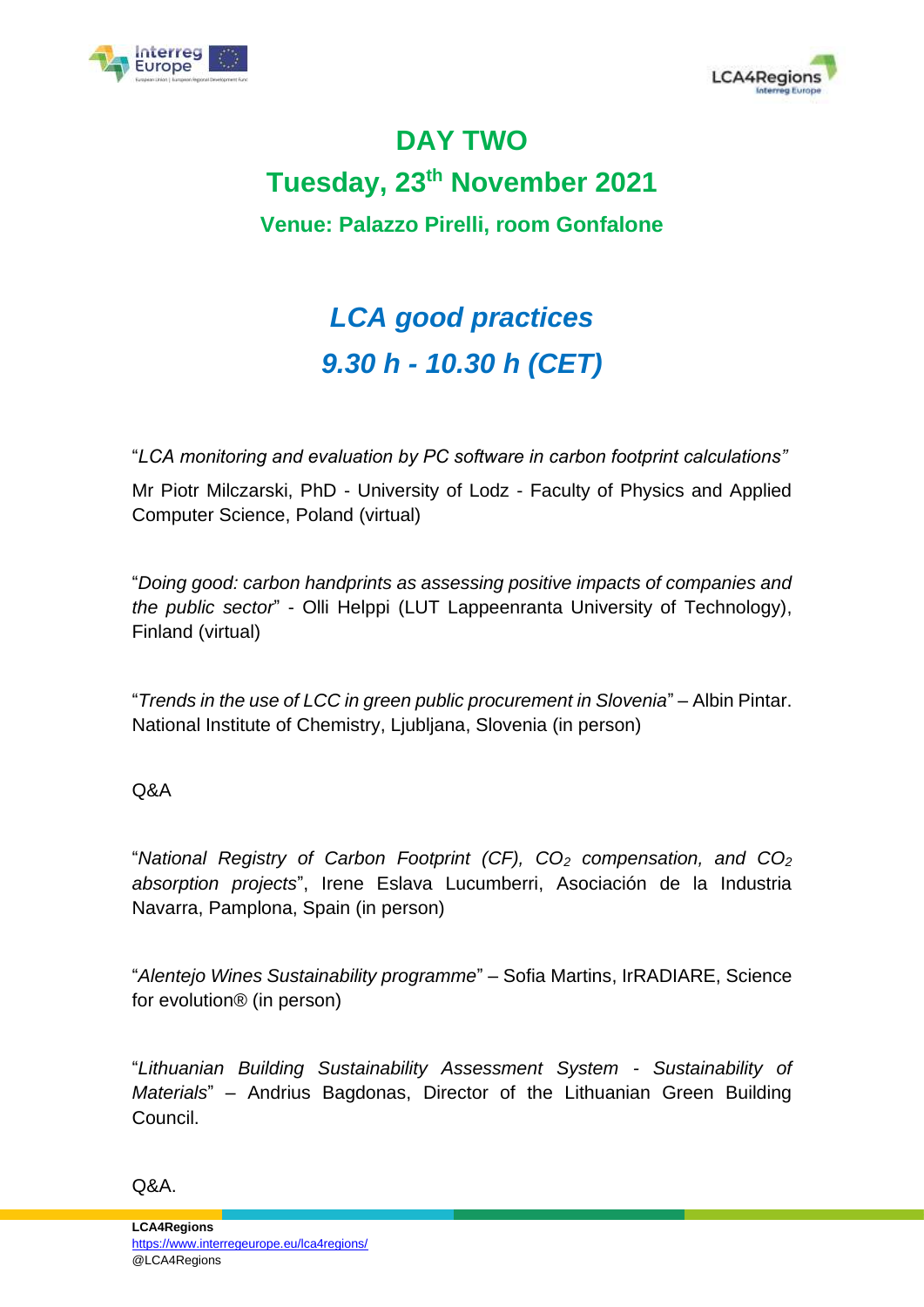



## *Action Plans First steps toward the action plans 10.30 h - 12.30 h (CET)*

*Some experiences from other projects* (10:30 – 11:00)

*[CircE Project](https://www.interregeurope.eu/circe) (second call)*: Alessandro Dacomo (Lombardy Region) – Mireia Cañellas Grifoll (Catalonia Region)

#### *Discussion among partners (11:00 – 12:30)*

The discussion will be around the following points:

- Interesting and useful inputs, got during the last semesters
- Main gaps you identified during the project and pertinent direction of development of policy instrument
- The potentialities of LCA for the future operational programmes that currently are in drafting stage

### *Site Visit*

### *The Milano food hub*

## *17.00 h - 19.00 h (CET)*

#### *Meeting point: Piazza Città di Lombardia, 1 – before Entrance N1*

The City of Milan has won the first edition of the international award ["Earthshot](https://earthshotprize.org/london-2021/the-earthshot-prize-winners-finalists/waste-free/)  [prize"](https://earthshotprize.org/london-2021/the-earthshot-prize-winners-finalists/waste-free/) for the best solutions to protect the environment: the ["hub di quartiere"](https://www.interregeurope.eu/circe/news/news-article/13265/the-milan-food-hubs-won-the-earthshot-prize/) (neighborhood hubs) food policy project to prevent food waste.

Let's visit one of them: the Food hub Isola.